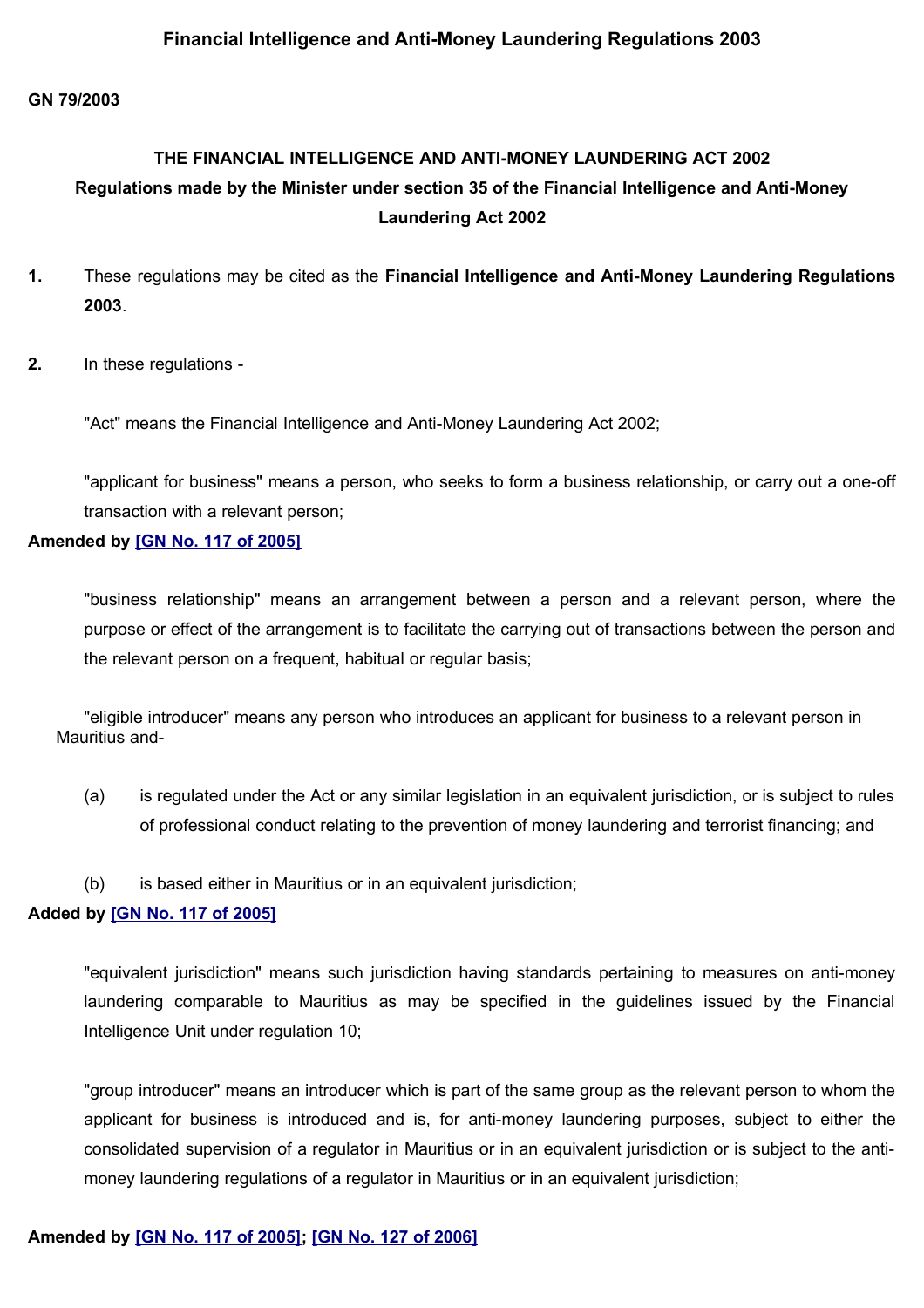"Money Laundering Reporting Officer" means an officer appointed pursuant to regulation 6(1)(a);

"omnibus account" means an account which is held with a relevant person in the name of a financial institution, or a bank, which is regulated under the Act or regulations made under it, or any similar legislation in an equivalent jurisdiction and

- (a) the assets of the customers of the financial institution or the bank are held in aggregate in such account; or
- (b) such account is held on behalf of pooled entities, including collective investment schemes, pension funds and such other bodies, plans or schemes as the Minister may designate.

#### **Added by [\[GN No. 117 of 2005\]](http://www.gov.mu/scourt/doc/showDoc.do?dk=GN%20No.%20117%20of%202005&dt=R)**

"one-off transaction" means any transaction carried out other than in the course of a business relationship; **Amended by [\[GN No. 117 of 2005\]](http://www.gov.mu/scourt/doc/showDoc.do?dk=GN%20No.%20117%20of%202005&dt=R)**

"reference account" means an account that is identifiable solely by the reference assigned to that account;

"relevant person" means a bank, financial institution or cash dealer

#### **Amended by [\[GN No. 117 of 2005\];](http://www.gov.mu/scourt/doc/showDoc.do?dk=GN%20No.%20117%20of%202005&dt=R) [\[GN No. 127 of 2006\]](http://www.gov.mu/scourt/doc/showDoc.do?dk=GN%20No.%20127%20of%202006&dt=R)**

- **3.** (1) No person shall, in the course of his conduct of business as a relevant person, open an anonymous or fictitious account.
	- (2) No bank or financial institution shall allow any person with whom it forms a business relationship, to conduct any transaction with the bank or the financial institution, by means of a reference account unless the bank or the financial institution has duly verified the identity of the applicant for business in accordance with these regulations.
- **4.** (1) Subject to regulation 5, every relevant person shall, in the circumstances set out in paragraph (2), establish and verify in accordance with this regulation -
	- *(a)* the identity and the current permanent address of an applicant for business; and
	- *(b)* the nature of the applicant's business, his financial status and the capacity in which he is entering into the business relationship with the relevant person.
	- (2) The circumstances mentioned in paragraph (1) shall be-
		- *(a)* where the parties form, or resolve to form, a business relationship between them;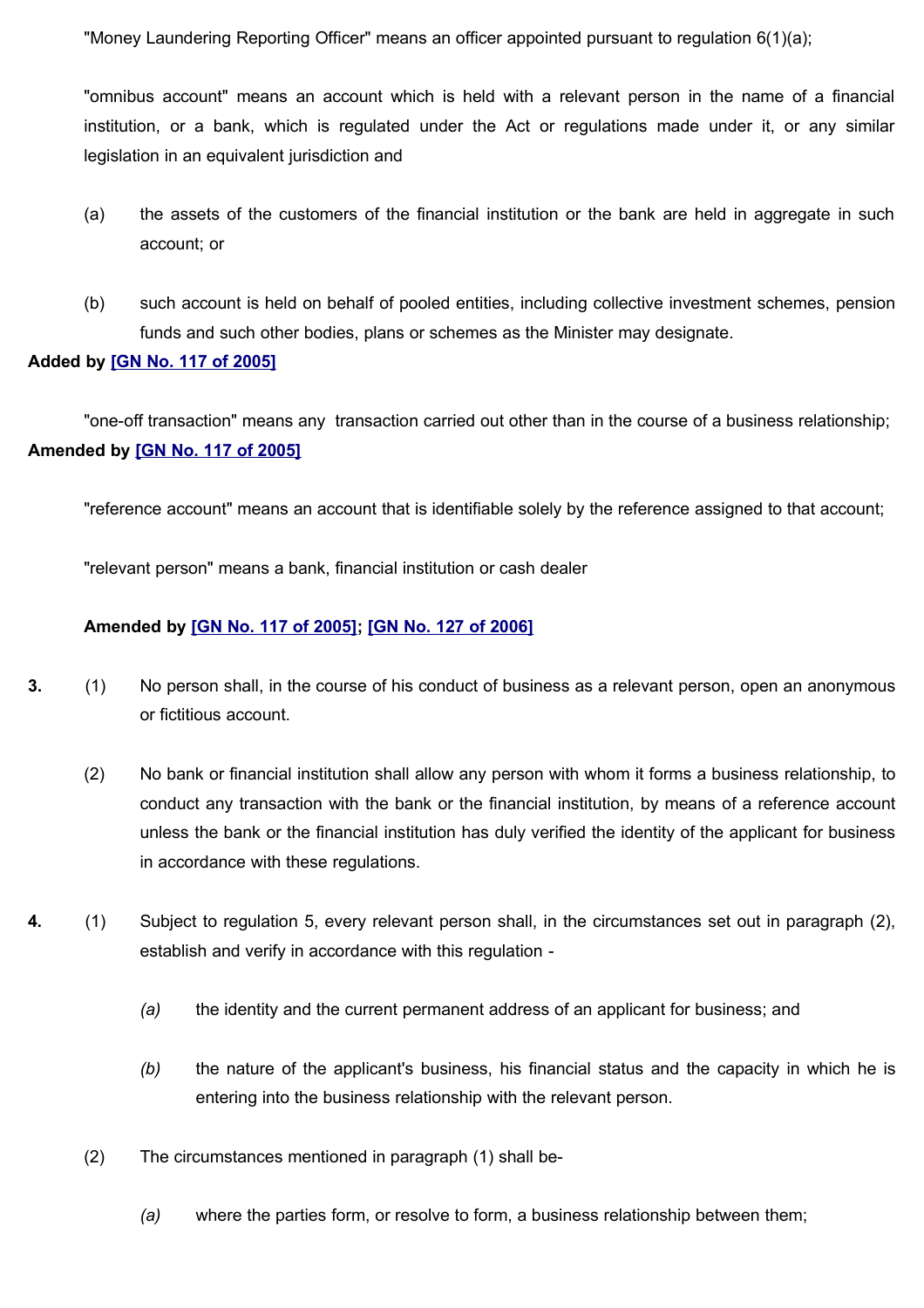- *(b)* in respect of a one-off transaction, where a relevant person dealing with the transaction knows or has reasonable grounds to suspect that the transaction is a suspicious transaction;
- (*c)* in respect of a one-off transaction, where payment is to be made by, or to the applicant for business of an amount in excess of 350,000 rupees or an equivalent amount in foreign currency ; and

### **Amended by [\[GN No. 117 of 2005\]](http://www.gov.mu/scourt/doc/showDoc.do?dk=GN%20No.%20117%20of%202005&dt=R)**

- *(d)* in respect of 2 or more one-off transactions, where it appears at the outset or subsequently to a relevant person dealing with any of the transactions, that the transactions are linked and that the total amount, in respect of all of the transactions, which is payable by or to the applicant for business is in excess of 350,000 rupees or an equivalent amount in foreign currency.
- (3) Where, at the time of the transaction, the amount of money involved is not known, the obligation to establish the identity of the applicant for business shall apply as soon as the amount becomes known or the threshold of 350,000 rupees cash, or an equivalent amount in foreign currency is reached.

## **Amended by [\[GN No. 117 of 2005\]](http://www.gov.mu/scourt/doc/showDoc.do?dk=GN%20No.%20117%20of%202005&dt=R)**

- (4) Subject to paragraph (6), where an applicant for business is an individual customer, he shall, for the purposes of paragraph (1)(a), submit to a relevant person, the original or a certified copy of an official valid document containing details of his current permanent address, a recent photograph of him and such other documents as may be required, to enable the relevant person to establish his identity.
- (5) Subject to paragraph (6), proof of identity shall be evidenced, in the case of
	- *(a)* a body of persons, whether corporate or unincorporate, by-
		- (i) official documents and such other information as may be required which collectively establish their legal existence;
		- (ii) a certified copy of the resolution of the Board of Directors or managing body and the power of attorney granted to its managers, officers or employees to transact on its behalf; and
	- *(b)* every manager, officer and employee referred to in sub-paragraph (a)(ii), by the same documents as those specified in paragraph (4).
	- (6) (a) Where an applicant for business is introduced to a relevant person by an eligible introducer or a group introducer, it shall be sufficient compliance with paragraphs (4) and (5) where the relevant person -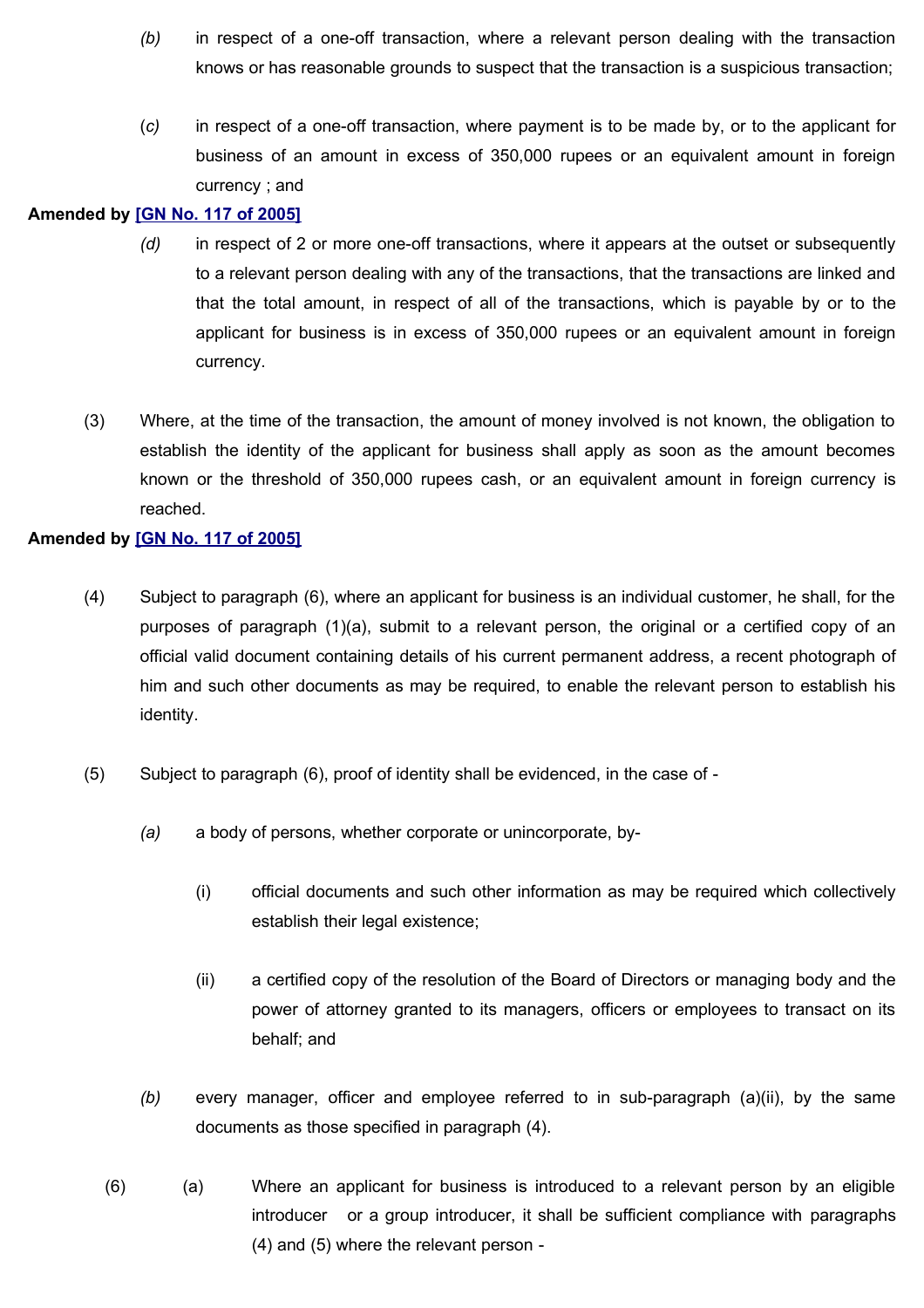- (i) obtains and maintains documentary evidence that the eligible introducer or group introducer is regulated for the purposes of preventing money laundering and terrorist financing; and
- (ii) is satisfied that the procedures laid down by the eligible introducer or group introducer meet the requirements specified in the Act, or any code or guidelines issued by a supervisory authority.
- (b) A relevant person relying on customer identification documentation in the possession of an eligible introducer or group introducer shall not be required to retain copies of that customer identification documentation in his own records where he is satisfied that he may obtain that customer identification documentation from the eligible introducer or group introducer upon request.
- (c) Every relevant person shall comply with the requirements specified in any code or guidelines issued by its supervisory authority, relating to the conduct of business with eligible introducers or group introducers.

## **Amended by [\[GN No. 117 of 2005\]](http://www.gov.mu/scourt/doc/showDoc.do?dk=GN%20No.%20117%20of%202005&dt=R)**

- (7) A relevant person shall, at the time of establishing a business relationship, take reasonable measures to determine whether the applicant for business is acting on behalf of a third party.
- (8) (a) Subject to subparagraph (b), a relevant person who determines that the applicant for business is acting on behalf of a third party shall keep a record that sets out --
	- (i) where the third party is a natural person, the identity of the third party;
	- (ii) where the third party is a body corporate or unincorporate, proof of identity as specified in paragraph (5); and
	- (iii) the relationship between the third party and the applicant for business.
	- (b) (i) Subparagraph (a) shall not apply to an omnibus account which is held by a relevant person.
		- (ii) Every relevant person shall comply with any code or guidelines issued by its supervisory authority in respect of omnibus accounts.

#### **Amended by [\[GN No. 117 of 2005\]](http://www.gov.mu/scourt/doc/showDoc.do?dk=GN%20No.%20117%20of%202005&dt=R)**

(9) Where a relevant person is not able to determine that the applicant for business is acting for a third party, he shall-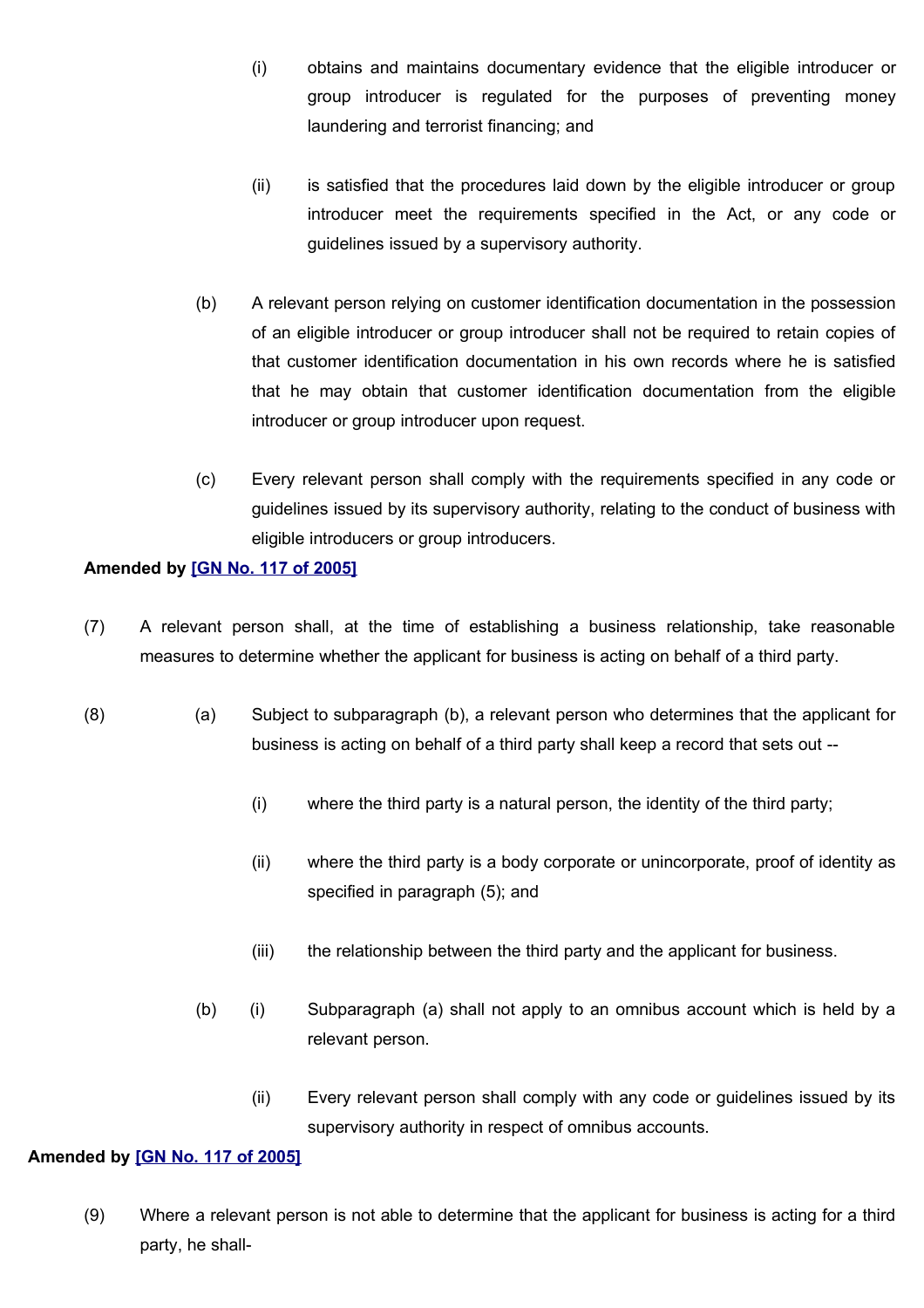- *(a)* make a record of the grounds for suspecting that the applicant for business is so acting; and
- *(b)* make a suspicious transaction report to the Financial Intelligence Unit.
- (10) In determining what constitutes 'reasonable measures' for the purpose of paragraph (7), all the circumstances of the case shall be taken into account, and regard shall be had to any guideline or code applicable to the relevant person and, in the absence of any guideline or code, to best practice which, for the time being, is followed in the relevant field of business and which is applicable to those circumstances.
- (11) A relevant person shall comply with the obligation under regulation 4(1), as soon as reasonably practicable after he has entered into a business relationship with an applicant for business, with a view to -
	- *(a)* agreeing with the applicant for business to carry out an initial transaction; or
	- *(b)* reaching an understanding, whether binding or not, with the applicant for business that it may carry future transactions.
- (12) For the purposes of paragraph (11), where the applicant for business does not supply evidence of identity as soon as reasonably practicable, the relevant person shall -
	- (i) discontinue any transaction it is conducting for him; and
	- (ii) bring to an end any understanding it has reached with him.

unless the relevant person has informed the Financial Intelligence Unit.

#### **Amended by [\[GN No. 117 of 2005\]](http://www.gov.mu/scourt/doc/showDoc.do?dk=GN%20No.%20117%20of%202005&dt=R)**

- **5.** (1) It shall not be a requirement for a relevant person to comply with identification procedures where -
	- (a) the applicant for business
		- (i) is itself a bank, a financial institution or a cash dealer; and
		- (ii) is based either in Mauritius or in an equivalent jurisdiction;
	- (b) in respect of a life insurance policy -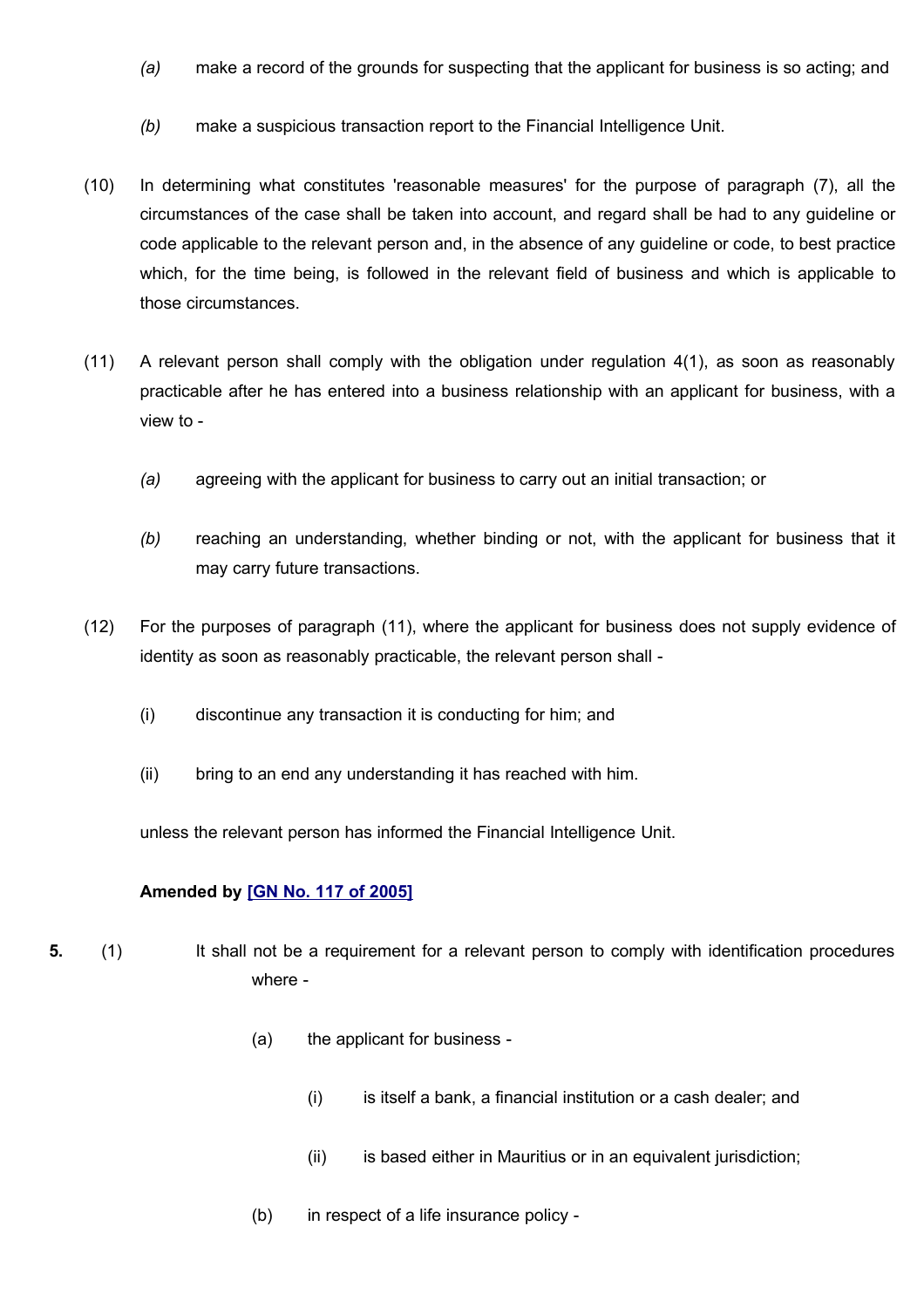- (i) the annual premium does not exceed 40,000 rupees; or
- (ii) the single premium does not exceed 100,000 rupees; or
- (c) the proceeds of a one-off transaction are not paid, but are directly reinvested in another transaction on behalf of the person to whom the proceeds are payable, provided the relevant person keeps a record of those transactions.
- (2) Every relevant person shall, in the circumstances referred to in paragraph (1)(a), obtain and retain from the applicant for business, written documentary evidence of the existence of its legal entity and of its regulated status.

#### **Amended by [\[GN No. 127 of 2006\]](http://www.gov.mu/scourt/doc/showDoc.do?dk=GN%20No.%20127%20of%202006&dt=R)**

- **6.** (1) A relevant person shall adopt internal reporting procedures, which shall include
	- *(a)* identifying and appointing a Money Laundering Reporting Officer to whom a report is to be made of any information or other matter which comes to the attention of any person handling a transaction and which, in the opinion of the person, gives rise to knowledge or reasonable suspicion that another person is engaged in money laundering or financing of terrorism;
	- (*b)* requiring that any such report be considered in light of all relevant information by the Money Laundering Reporting Officer, for the purpose of determining whether or not the information or other matter contained in the report does give rise to such knowledge or suspicion;
	- (c) ensuring that the Money Laundering Reporting Officer has reasonable access to any other information which may be of assistance to him in considering the report.
	- (2) The Money Laundering Reporting Officer shall be of sufficiently senior status and shall have relevant and necessary competence, authority and independence.
- **7.** (1) The Money Laundering Reporting Officer shall report forthwith to the Financial Intelligence Unit, in such form as may be prescribed, any transaction that he has reason to believe is a suspicious transaction.
	- (2) Where the Financial Intelligence Unit receives a report made by a Money Laundering Reporting Officer pursuant to paragraph (1), it shall acknowledge receipt of the report forthwith.
- **8.** (1) For the purposes of section 17 (b) of the Act, every relevant person shall keep
	- *(a)* records of customer identification, for not less than 5 years after the closure of the account or cessation of business relationship with the customer concerned;